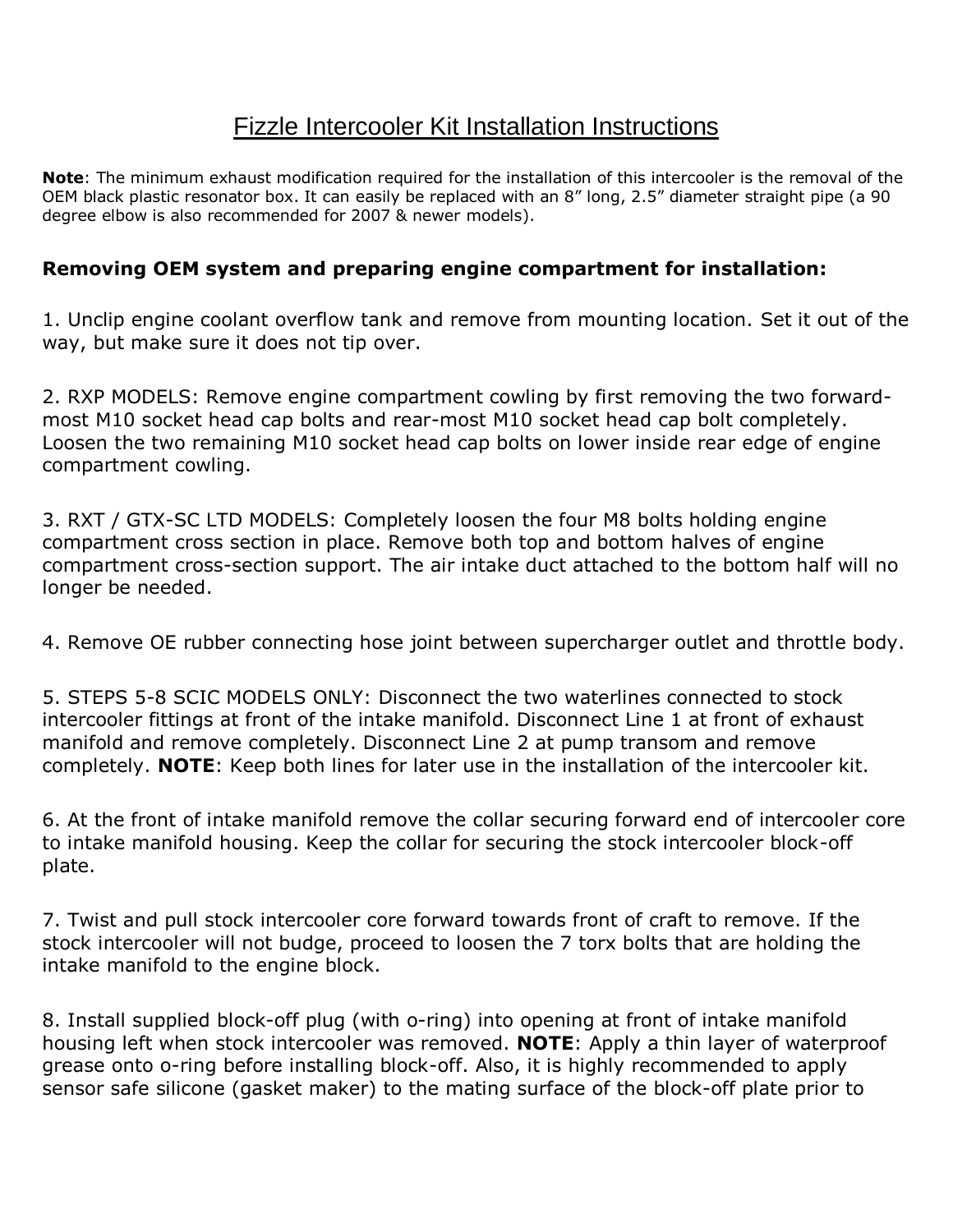installation to ensure proper adhesion and to aid the prevention of a boost leak. Ensure that the plugs for the boost ports are sealed and secure if not in use. Secure the block off plate with the collar previously removed in step 6.

9. In the rear of craft on the left side of pump transom remove both of the upper and lower  $M10 \times 45$  bolts and washers securing pump support to hull. Test fit the arm of the two piece intercooler mounting bracket to ensure it mounts flush against pump transom.

# **Attaching hardware to intercooler and preparing intercooler for installation:**

10. There is one small threaded hole on the side of each intercooler end tank. Neither hole will be used in this installation. Each hole is to be plugged with one of the supplied M10 bolts, M10 lock washers, and M10 flat washers. Failing to plug these holes will result in a large boost leak and a significant loss in performance. Sealing the threads on each bolt is highly recommended.

11. Install the supplied 3"-2.5" straight silicone reducer onto the 3" intercooler inlet flange (supercharger/exhaust side of the craft). Secure the larger end of the reducer coupler to the intercooler inlet flange using one supplied 3" hose clamp.

12. Install the supplied 3"-2.5" bending reducer onto the 3" intercooler outlet flange (throttle body/intake side of the craft). Secure the reducer using one supplied 3" hose clamp, but do not fully tighten the clamp because the coupler may need to be rotated slightly or removed throughout the installation of the intercooler.

13. Install 1 supplied large brass fitting into each threaded end of the intercooler. The 90 degree hose fitting works best installed in the rear of the intercooler. Use a wrench to tighten the fittings until snug. Do not over tighten as the aluminum can cause the brass threads to strip. Also, you may need up to 1 full turn on the 90 degree fitting in order to have the hose barb be in the desired position in order to attach to the waterline.

14. The small threaded hole in the front plate of the intercooler can be used to install a sacrificial anode or an air bleed line. The small brass plug is included in order to fill this hole if it is not going to be used. A small brass hose barb fitting is included in the event that the user desires to run an air bleed line.

#### **Assembling and installing intercooler with intercooler bracket**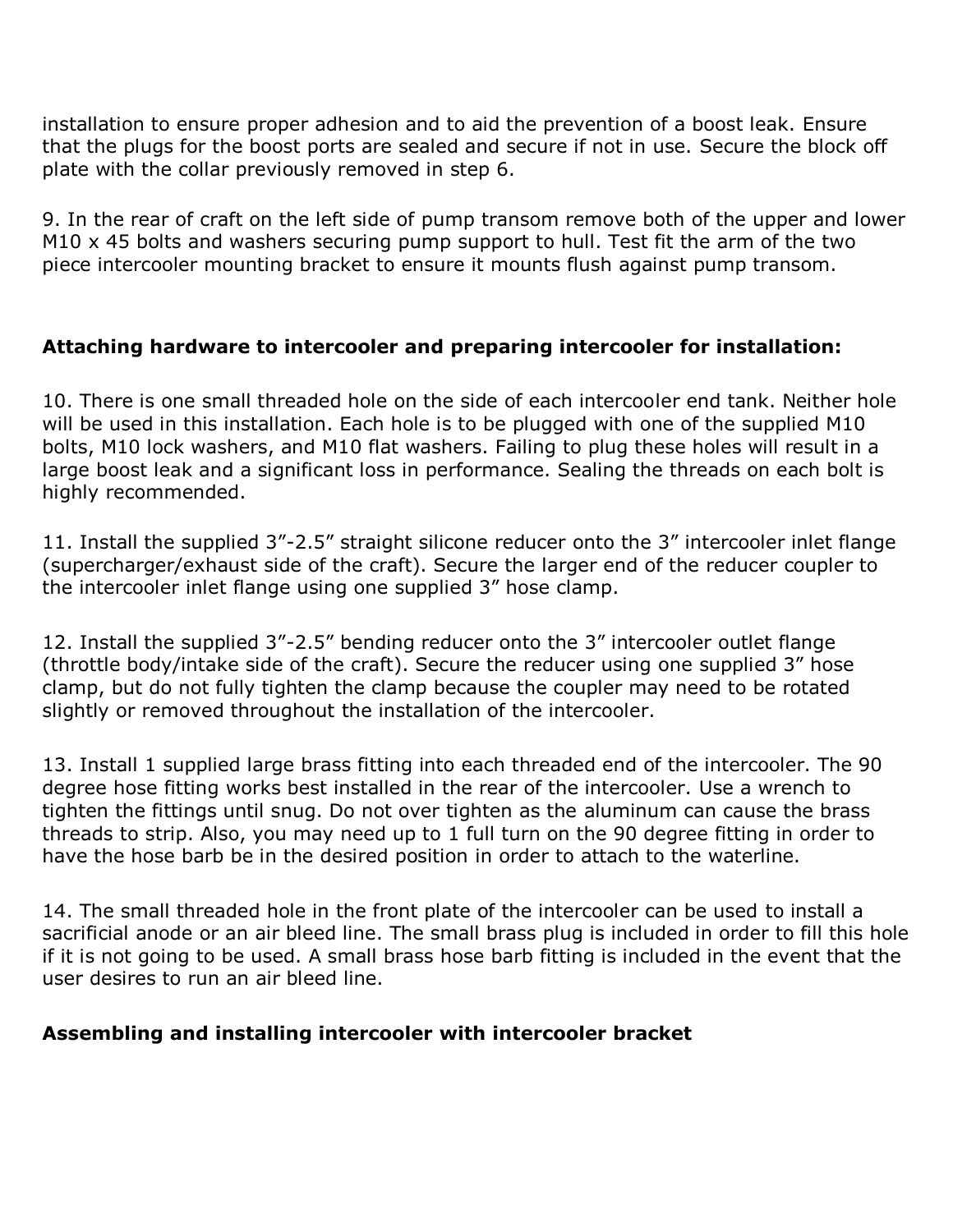15. Secure the two supplied rubber straps to the mounting bracket plate using the supplied bolts, washers, and nuts. The nut-end of each bolt should be facing where the intercooler will sit and the head-end of each bolt should be facing the rear of the craft. Ensure that the hook on each rubber strap has the top opening of the 'S' shape facing downward once the straps are installed onto the bracket plate.

16. Using the waterline previously removed from water inlet fitting at pump transom to stock intercooler; connect one end to water outlet fitting on intercooler. Route loose end towards exhaust side of engine, then forward and connect to hose barb fitting at front/bottom of the exhaust manifold. Secure using the original hose clamp. **NOTE**: For steps 17 & 20; take care not to kink hoses. It may be necessary to trim excess hose for proper fit and, if desired, use an additional 90 degree fitting for the remaining waterline hose barb.

17. The following instructions 17A and 17B are the two basic methods for installing the intercooler and bracket into their proper location. Choose the one that seems most appropriate for your space constraints and mechanical ability. It is recommended to seal the back face of the bracket support arm to the pump transom surface with silicone sealant (gasket maker) in order to avoid potential water leaks from the pump support bolts. Keep in mind that the **intercooler bracket plate and the intercooler** itself will **need to be** attached in a way that they are both **rotated slightly towards the supercharger**. This is essential in getting all of the piping to line up properly.

17A. Bolt the bracket plate and bracket arm together using the 3 supplied bolts and deep cylinder washers. Then, place the intercooler onto the bracket mounting plate. Strap the intercooler to the bracket plate by pulling the straps over the front of the intercooler and hooking each 'S' hook to its respective attachment hole on the bottom side of the bracket mounting plate. The rubber straps work best when they are diagonally crossed over each other on top of the intercooler (see picture below). Once the intercooler is secured to the mounting plate with the straps, hook the bottom of the bracket arm leg around the engine coolant hose located near the pump transom. This will allow each of the holes on the bracket arm to line up with its respective matching hole on the pump transom. To hook the bracket arm around the large engine coolant hose you will have to turn the intercooler into a specific orientation. The intercooler will have to be placed so that it is standing vertically and sideways. In this position the back plate of the intercooler and mounting bracket will be sitting on the bottom of the hull. The 3" air inlet and outlet openings will be facing upwards. The intercooler being sideways will mean that the side air tanks (4.5" tall) of the intercooler (refer to step 10) will be facing front and back at this point, rather than side to side. Once the curve in the bracket arm is hooked under the hose, rotate the intercooler and bring it back to horizontal. This may not be necessary on the more spacious GTX/RXT. Re-install the factory pump support bolts through the bracket arm once the bracket arm is mating with the hull at the pump transom surface. The bolts with washers will first go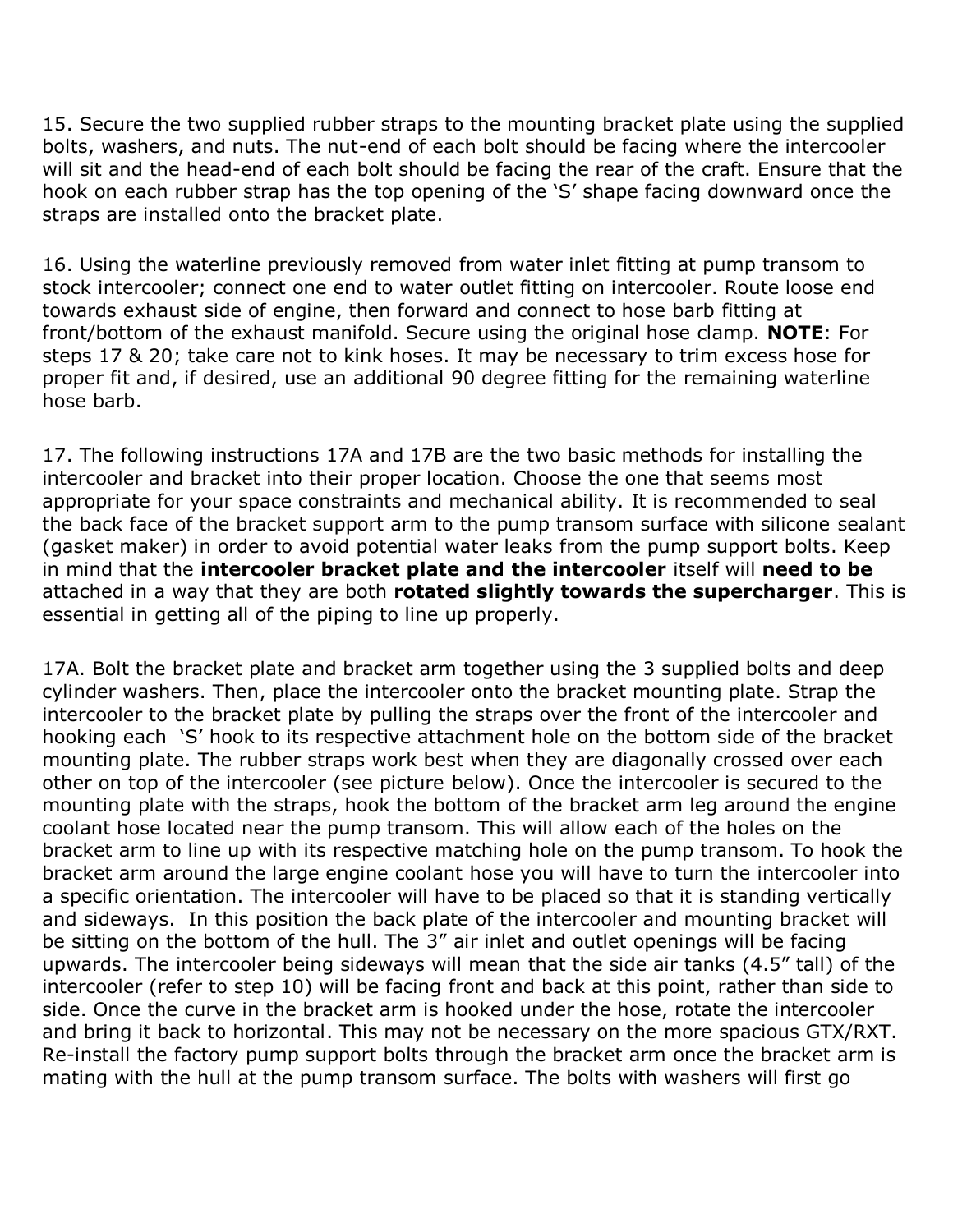through the intercooler bracket arm, then into the pump support threads. Make sure to fully tighten these bolts.

17B. Place the intercooler onto the bracket mounting plate. Strap the intercooler to the bracket plate by pulling the straps over the front of the intercooler and hooking each 'S' hook to its respective attachment hole on the bottom side of the bracket mounting plate. The rubber straps work best when they are diagonally crossed over each other on top of the intercooler (see picture below). Take the bracket arm and put it in place against the pump transom (with recommended silicone sealant). Re-install the factory pump support bolts once the bracket arm is mating with the hull at the pump transom. The bolts with washers will first go through the intercooler bracket arm, then into the pump support threads. Make sure to fully tighten these bolts. Finally, place the intercooler and bracket plate on top of the flat shelf of the bracket arm. Install the 3 supplied bolts and 3 long cylinder washers from the bottom to attach the bracket arm to the bracket plate.

18. Test fit the 2.5" 45 degree aluminum pipe between the supercharger and intercooler to identify which end of the pipe will attach to each coupler. Slide the 2.5" straight silicone coupler onto the 45 degree pipe so that the entire coupler is completely overlapping with the end of the pipe that will connect to the supercharger outlet. Insert the 45 degree pipe into the straight reducer coupler mentioned in step 11. Then, slide the 2.5" straight coupler with clamps onto the supercharger outlet. Secure the pipe and the remaining ends of each coupler with three of the supplied 2.5" clamps. The pipes can overlap with (go inside of) the intercooler inlet/outlet.

19. Slide the 2.5" 45 degree silicone elbow onto the supplied 2.5" aluminum straight pipe as far as it will go without forcing it. Insert the other end of the pipe into the 45 degree reducer coupler coming off of the intercooler. Position the pipe and 2.5" 45 degree coupler so the piping will line up with the throttle body inlet. Slide the 2.5" 45 degree coupler over the throttle body inlet. Rotate each 45 degree coupler again, if necessary, so that both angled couplers and the straight pipe are attached properly to each other and to their respective inlet or outlet. Add three of the supplied 2.5" clamps and then tighten the three clamps. Finish tightening the 3" clamp that secures the angled coupler to the intercooler outlet flange (refer to step 12). **NOTE**: It is recommended to seal the connections between the silicone hoses and the pipes with silicone in effort to prevent possible boost leaks.

20. Using the waterline previously removed from intercooler to exhaust manifold; connect end with distinct bend to the water inlet fitting on intercooler and secure the water line with a hose clamp. Route the loose end towards water inlet fitting at pump transom and secure using a hose clamp.

### **Completing installation and cleaning engine compartment**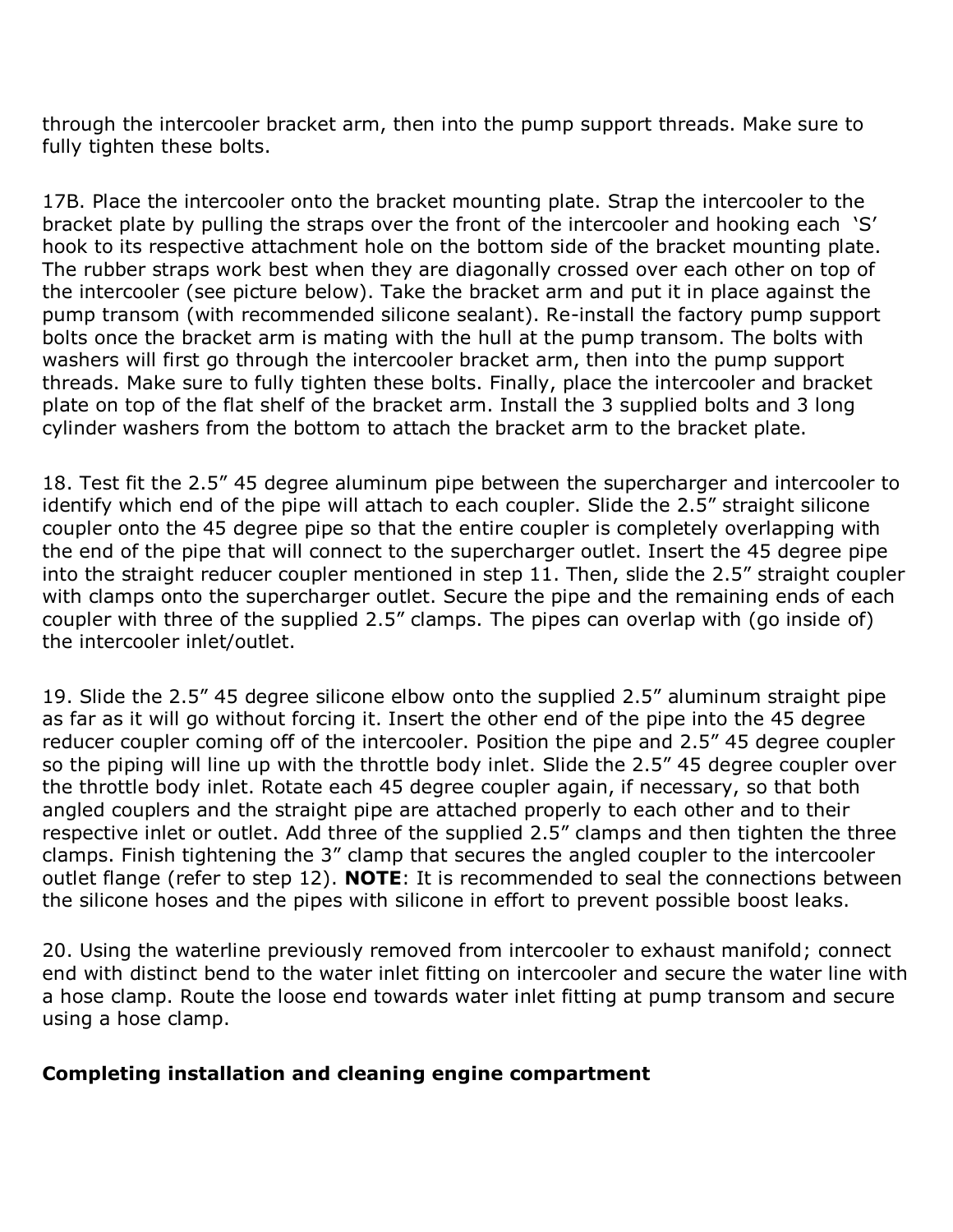21. Replace engine compartment cowling in reverse order of Step 3

22. Replace engine coolant overflow tank. Again, be careful to not tip the overflow tank.

23. Installation is now complete. Thoroughly inspect the engine compartment for tools, rags, parts, etc. Run craft on a hose to ensure no leaks exist. Check service manual for flushing instructions. After engine cools check all hoses and clamps to make sure they are secure. **NOTE**: The couplers will expand after being heated. The clamps may need to be tightened a second time after running the machine. Make sure still to not over tighten the clamps.

## **Enjoy your new found power. Don't forget to ride safe and have fun!**

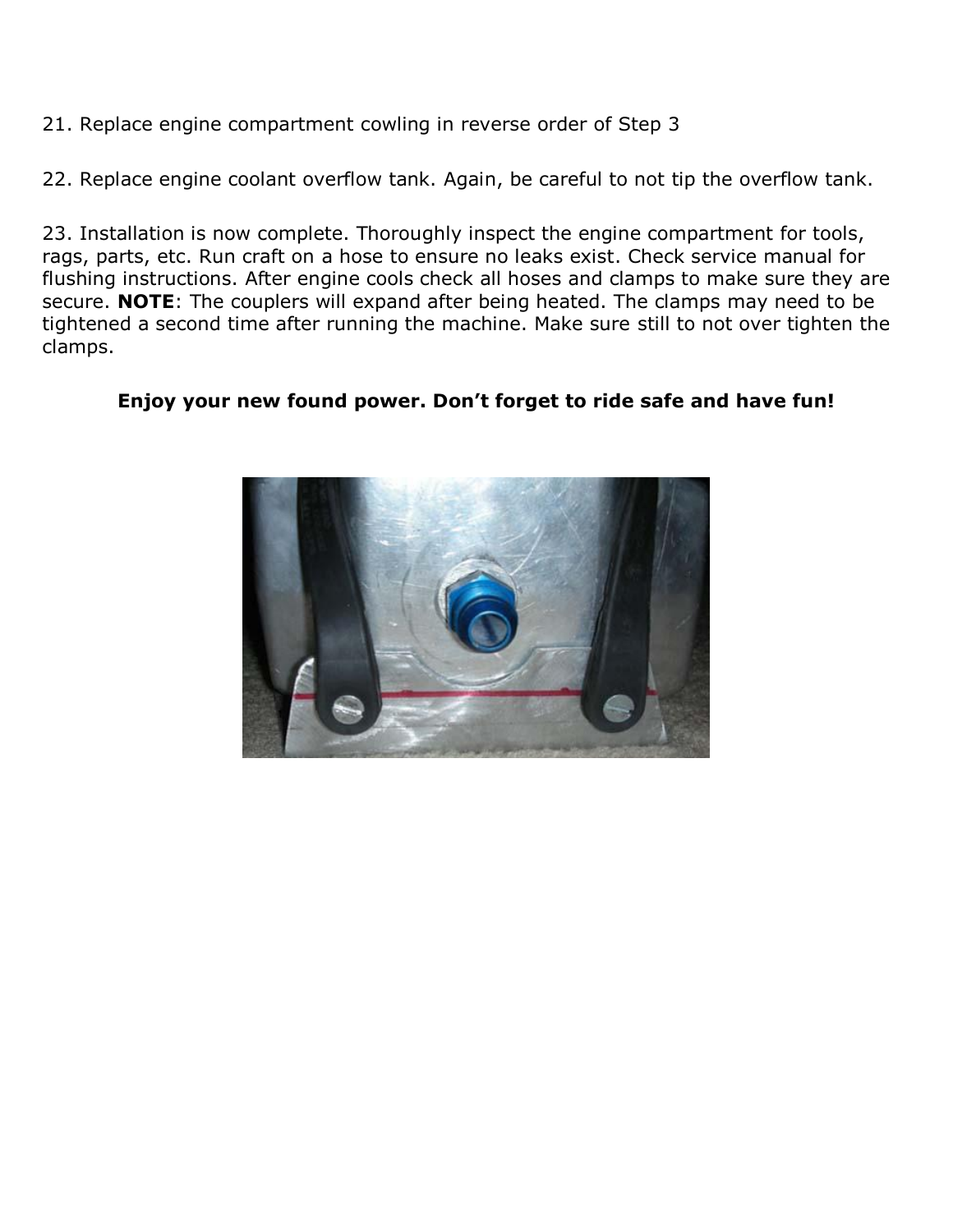